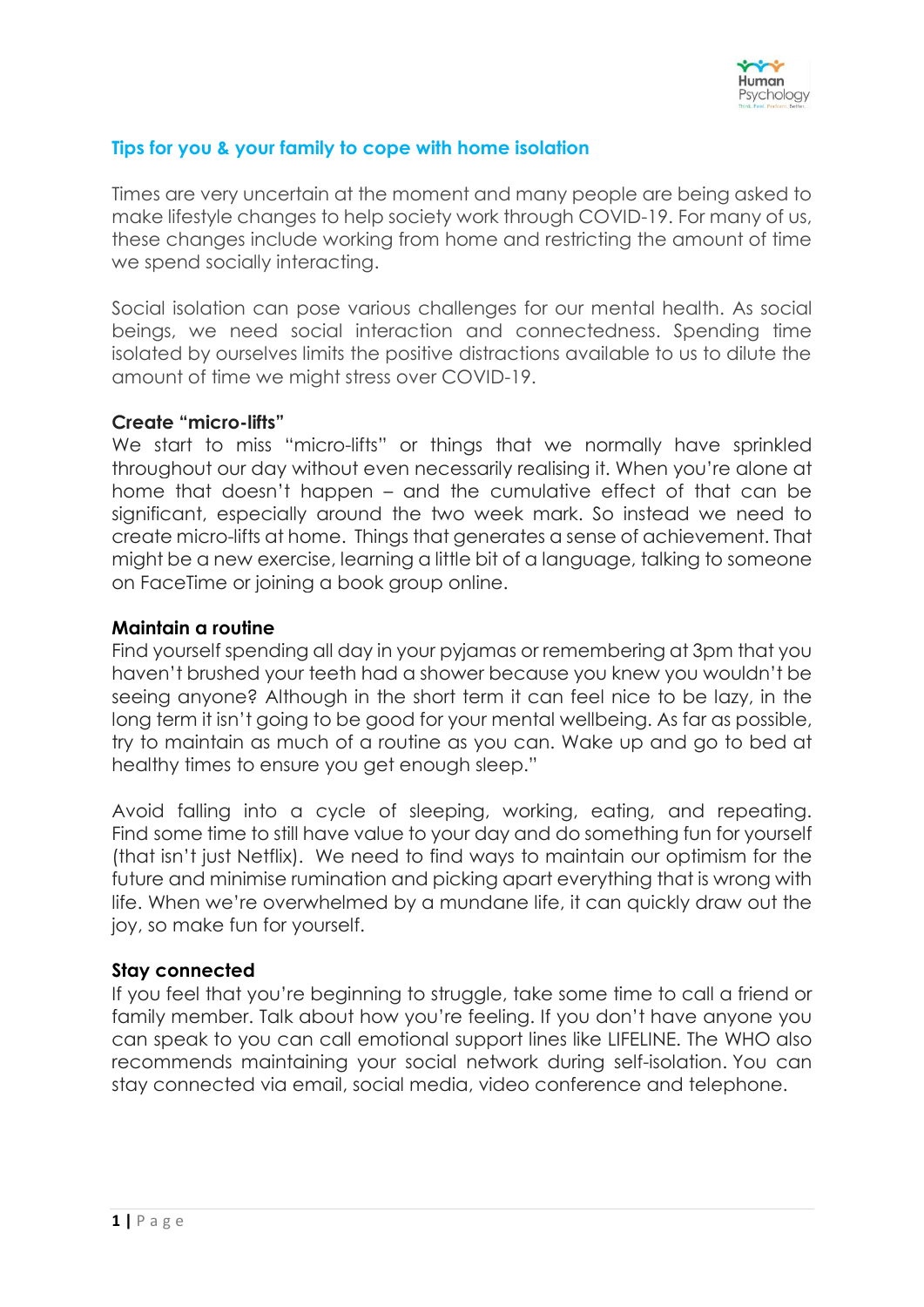

### **Don't get drawn into a negative spiral**

One of the most dangerous things for your mental health is having too much time to think about your life critically. When self-isolating we have a lot of time to think and it's very common to experience life dissatisfaction as a result. You can start off the process feeling calm and not "germaphobic" but over time, negative cognitive spirals can creep in. It will help to try and see it as a different period of time in your life, and not necessarily a bad one, even if you didn't choose it. It will mean a different rhythm of life, a chance to be in touch with others in different ways than usual.

Be aware of which elements of the situation you are concentrating on. Are you thinking about things you can control (problem-solving), or are you thinking about the elements out of your control (ruminative)? Problem-solving during times of uncertainty is important – it helps remind us of what we can control, not just what we can't.

#### **Fact versus Story**

Is it a fact you are telling yourself or a story? Under stress, our brains tend to make up negative stories about situations that fuel anxiety. Stories create feelings, and feelings drive actions and determine how we feel about life, ourselves, and others and where we put our energy. For most of us, the events and our stories become the same and our explanation becomes the truth of what happened. Our story does not belong to the event; our story belongs to us and we can modify it with curiosity and alternative explanations.

Below are some more tips to help you adjust to and remain mentally resilient during isolation:

- Talk to the other members of the family about COVID-19 to reduce anxiety.
- Seeking practical, credible information at specific times of the day.
- Reassure young children using age-appropriate language.
- Keep up a normal daily routine as much as possible.
- Ask your child's school to supply assignments, work sheets and homework by post or email.
- Think about how you have coped with difficult situations in the past and reassure yourself that you will cope with this situation too. Remember that isolation won't last forever.
- Exercise regularly at home. Options could include exercise DVDs or online programs, dancing, floor exercises, yoga, walking around the backyard or using home exercise equipment, such as a stationary bicycle, if you have it. Exercise is a proven treatment for stress and depression.
- Treat isolation as an opportunity to do some of those things you never usually have time for, such as board games, craft, drawing and reading.